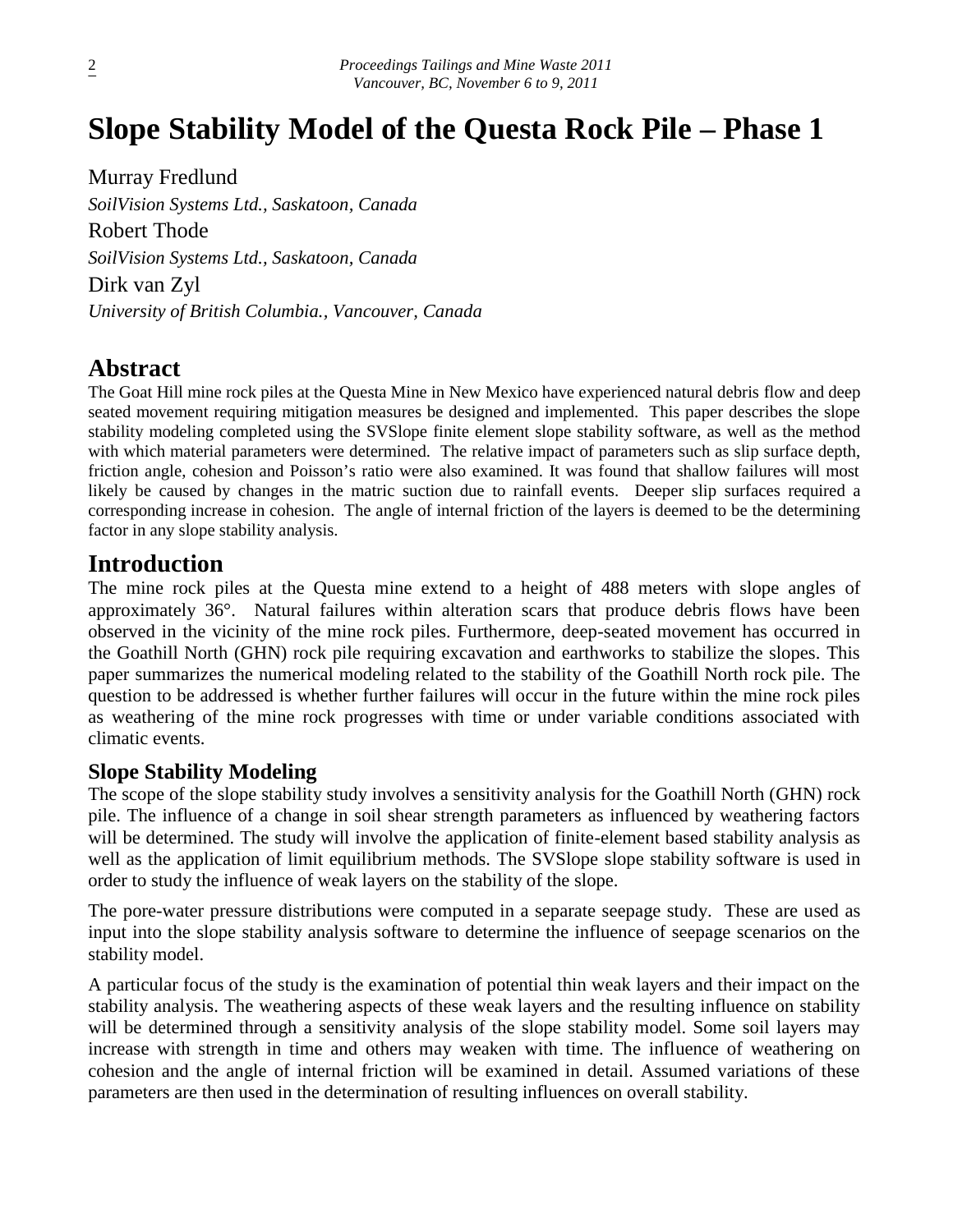#### **Modeling Approach**

The combination of seepage and slope stability models will be first used to quantify model inputs. The effects of each model input on the resulting factor of safety are then examined.

Given the current large number of model input parameters, it is of utmost importance to determine the relative influence of each of these input parameters on the factor of safety calculation. There is a complication that arises from a study in which so many input parameters are varying and it involves the determination of the relative influence of each parameter. It is also preferable to determine the relative influence of each model input parameter in a probabilistic manner. The Alternate Point Estimate Method (APEM) was utilized to quantify variability in this study.

The purpose of the numerical modeling of Phase I of this project was to identify parameters sensitive to the slope stability numerical modeling as well as the seepage numerical modeling study. Subsequent phases of the project will address the variation of model parameters in a more comprehensive manner. The focus of the Phase I numerical modeling program is on the valuation of shallow or intermediate class slip surfaces. Deep failure surfaces may be considered at a later time.

#### **Soil Parameters**

A considerable amount of field and laboratory information has been collected. It was proposed that the best approach to the numerical modeling study was to take a "snap shot" of the data at a particular time and use this as a starting point for the numerical modeling program. Subsequent field and laboratory results can allow further numerical model refinement in the future.

Data was obtained from the University British Columbia Team, UBC, or extracted from the New Mexico Tech, NMT, database on November 24, 2005.

Samples collected by NMT were obtained from the locations in the trenches created during destruction of the waste rock pile.

#### **Slope Stability Results**

Phase I of the numerical modeling slope stability study started with the use of a selected generic geometry. Subsequent to the generic slope study, a series of scenarios were examined based on a particular two-dimensional slice taken through the Goat Hill North geometry.

The study involves an analysis of potential intermediate and shallow failure surface mechanisms. An infinite slope analysis provided an analysis of shallow slides. The effect of Poisson's ratio on the depth of the slip surface generated using SVSlope was also examined.

A specific slice through the GHN pre-destruction geometry was selected for further analysis. Analyses performed include the evaluation of a homogeneous slope, the evaluation of a layered slope, and the analysis of a more rigorous version of the two-dimensional slice through the rubble and colluvium layers.

#### **Layered Analysis with Varying Poisson's Ratios**

The influence of Poisson's Ratio on the location of the slip surface and the value of the factor of safety prompted further study regarding possible limits of variation. A model was therefore selected which had layered stratigraphy in a reoccurring weak and strong sequence. The strong layers were then left unchanged and the soil parameters of the weak layers were changed.

Three scenarios were considered in which the angle of internal friction (phi) was varied between 20-40 degrees. The Poisson's Ratio values for the three scenarios are 0.32, 0.42 and 0.48. The angle of internal friction (phi) was changed for three Poisson's Ratio values. The results are presented in Figure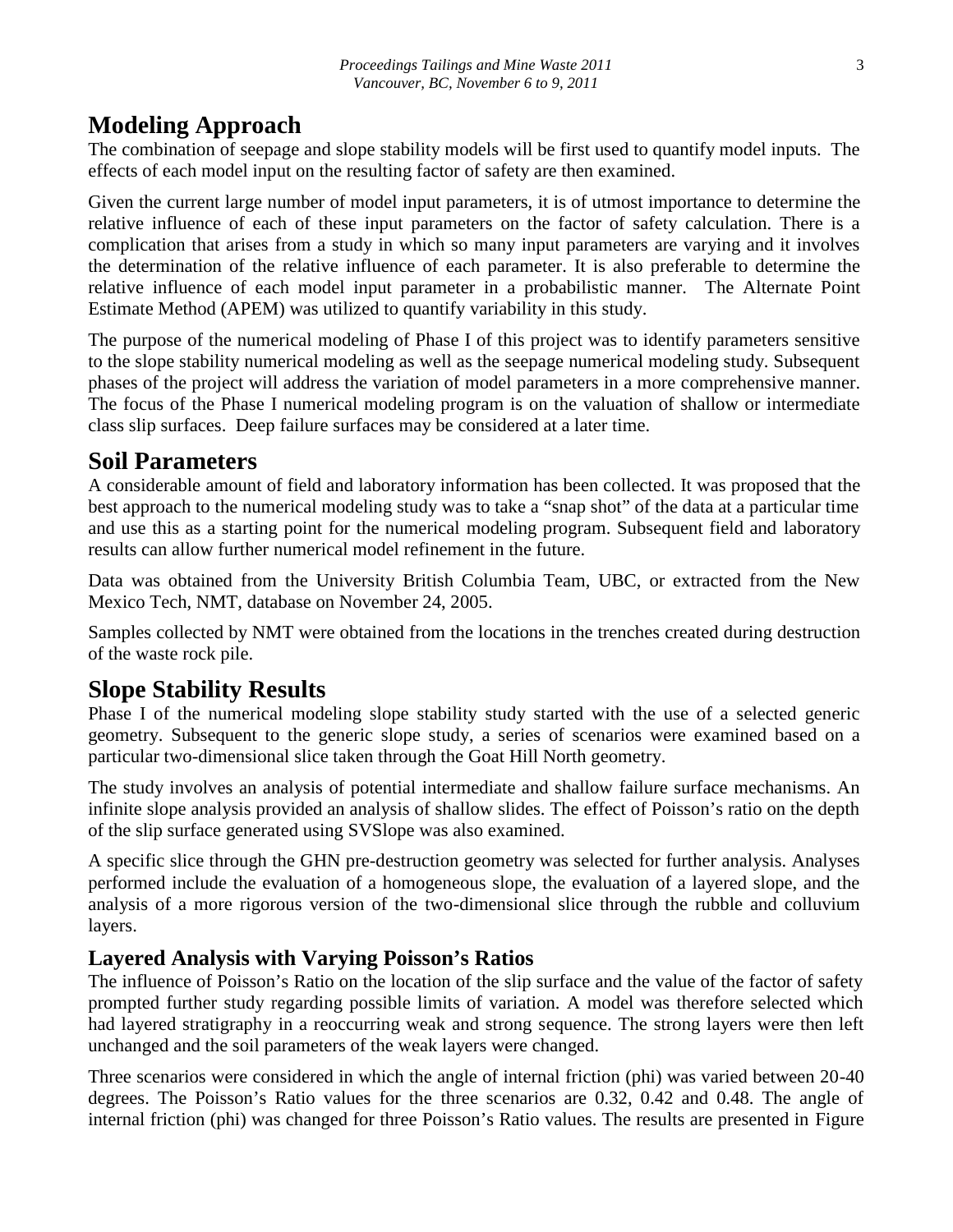1. The effect of varying the angle of internal friction can be seen to be essentially linear in each scenario. A constant slope angle of 38 degrees was considered for all layered analysis scenarios.



**Figure 1: Effect of Changing the Angle of internal friction at three Poisson's Ratios**

The location of the slip surface does not seem to change significantly when varying the angle of internal friction. The results presented in Figure 2 illustrate this point. It can also be seen in Figure 3 that the location of the critical slip surface does not vary significantly. The only difference between Figure 2 and Figure 3 is that the Poisson's Ratio is changed from 0.32 to 0.42. It should also be noted that when the angle of internal friction of the weak layer is reduced to a value less than the angle of internal friction of the contiguous layer the slip surface tends to follow the weak layer. Slip surface points above the ground are a numerical artifact of the numerical method and can be ignored.

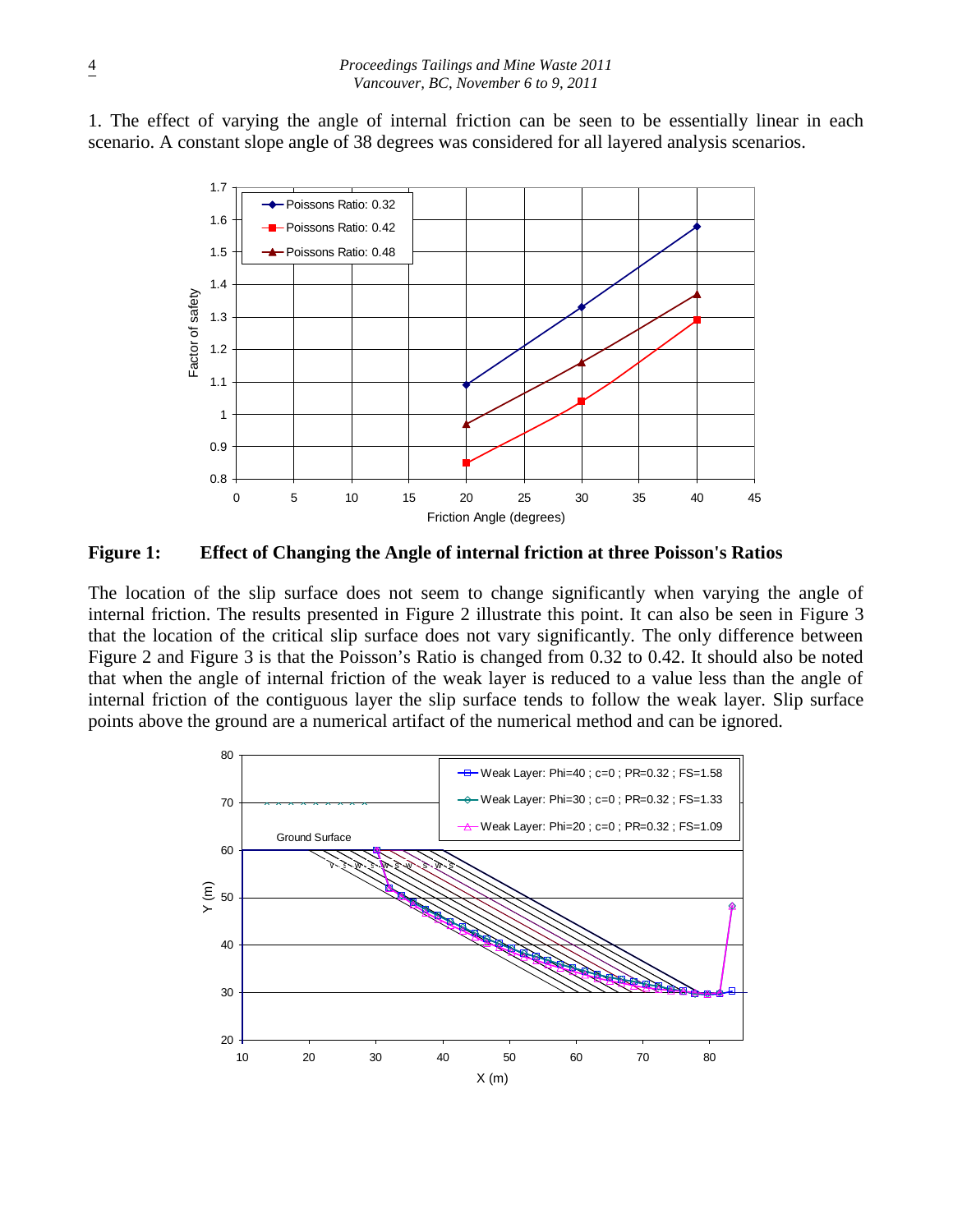



**Figure 3: Effect of varying the angle of internal friction when Poisson's Ratio is equal to 0.42. Slope angle is 38 degrees.**

Figure 4 presents the results of varying the angle of internal friction with a constant Poisson's Ratio of 0.48 and a cohesion of 10 kPa. The variation in the location of the slip surface can be seen to be minimal but the value of the factor of safety varies between 0.97 and 1.32.



**Figure 4: Effect of varying the angle of internal friction when Poisson's Ratio is equal to 0.48 and cohesion is equal to 10 kPa. Slope angle is 38 degrees.**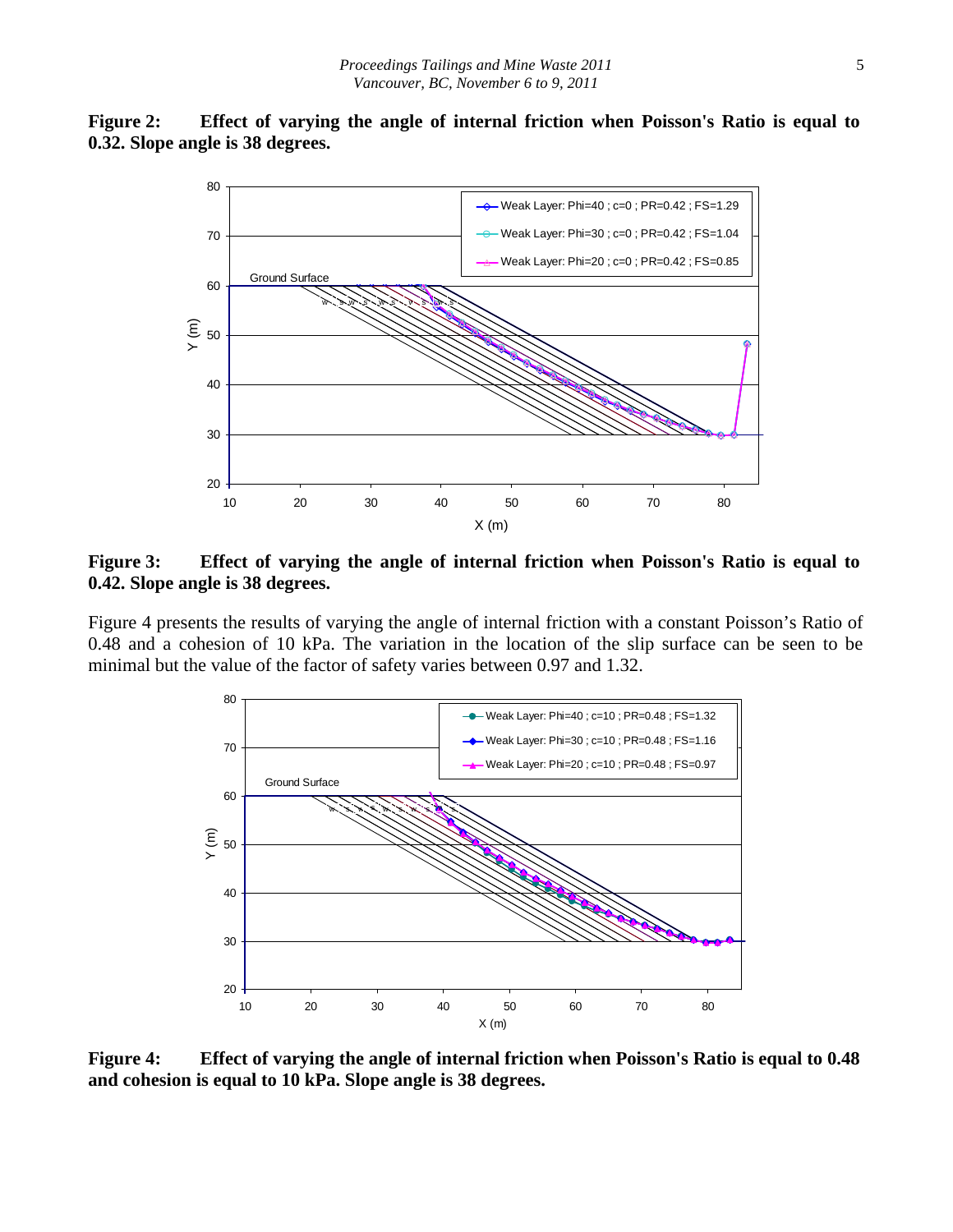The preceding figures have illustrated the changes in factor of safety that can be associated with varying the angle of internal friction. Figure 5 presents the results of varying the cohesion in weak layers. The angle of internal friction of the weak layers was made to be  $20^{\circ}$  for the material with a Poisson's Ratio of 0.42 and 40° for the material with a Poisson's Ratio of 0.48. The figure shows that there is a muting effect on the cohesion of a soil as the Poisson's Ratio is lowered. The relative influence of increases in cohesion can be seen by the slopes of each line. The break in the slope represents the condition where the final slip surface moves from one weak layer to the adjacent weak layer.



**Figure 5: Variation in factor of safety for weak layer cohesion**

One of the observations that can be made is that a Poisson's Ratio less than or equal to 0.44 will mean that cohesion will have minimal effect on the computed factor of safety for the slope. As Poisson's Ratio decreases the effect of the cohesion on the computed factor of safety is minimized (i.e., when using SVSlope).

In Figure 6 and Figure 7 the location of the critical slip surface can be observed as cohesion is varied. It can be seen that the location of the slip surface generally moves from one weak layer to another.

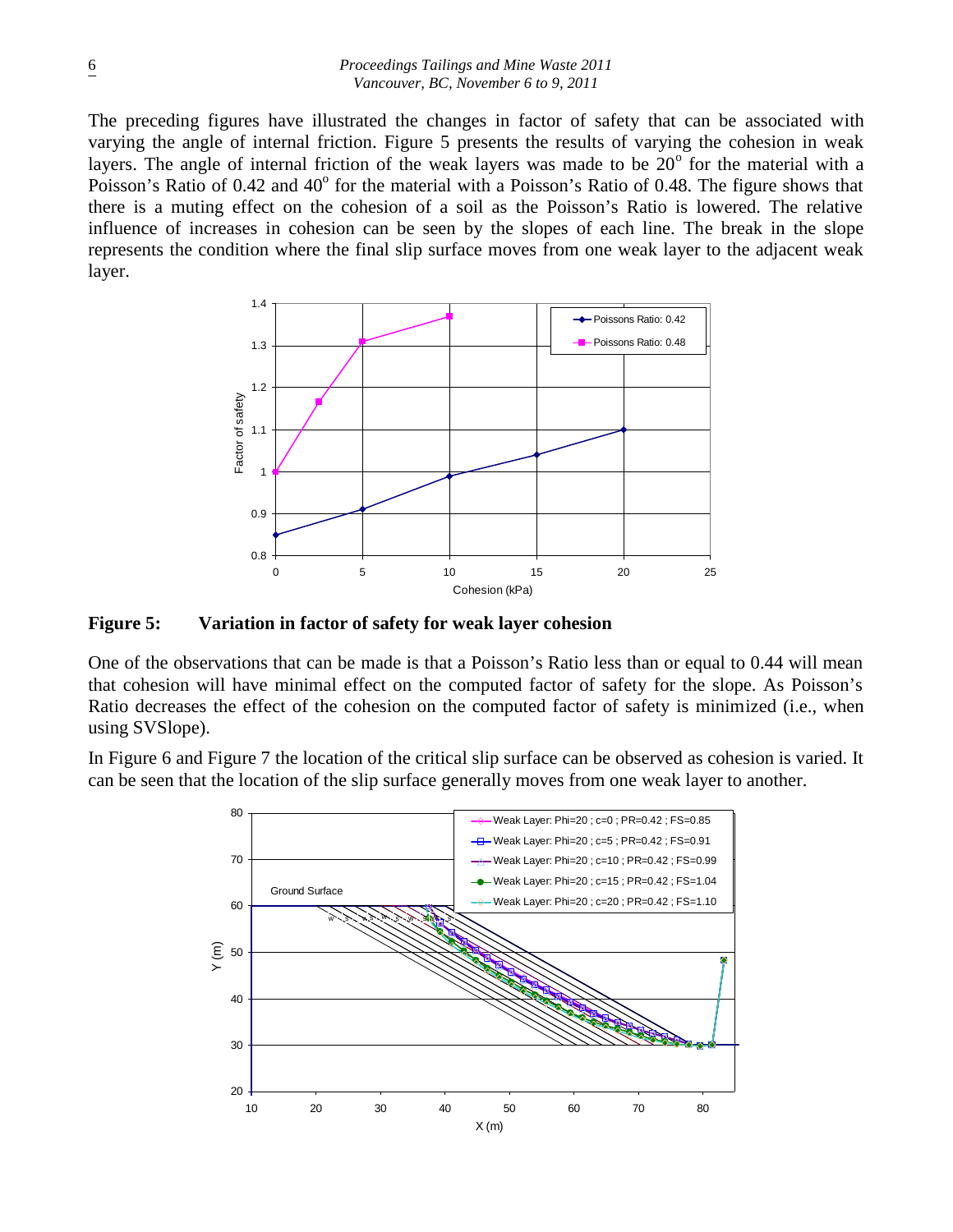**Figure 6: Variation in factor of safety and the location of the critical slip surface for weak layers with varying cohesion and an angle of internal friction = 20 degrees. Slope angle is 38 degrees.**



**Figure 7: Variation in the computed factor of safety and the location of the critical slip surface for weak layers with varying cohesion and an angle of internal friction = 40 degrees. Slope angle is 38 degrees.**

#### **GHN 2D Cross-Section**

A homogeneous 2-D cross-section has been selected through the stable portion of the GoatHill North site. The proximity of the stable and unstable portions of the GoatHill North site may be seen in Figure 8.



**Figure 8: Goathill North rock pile before re-grading and looking east. Solid line indicates approximate location of trenches completed in summer-fall 2004; dashed line indicates the boundary between the stable and unstable portions of the rock pile (after McLemore et al., 2006)**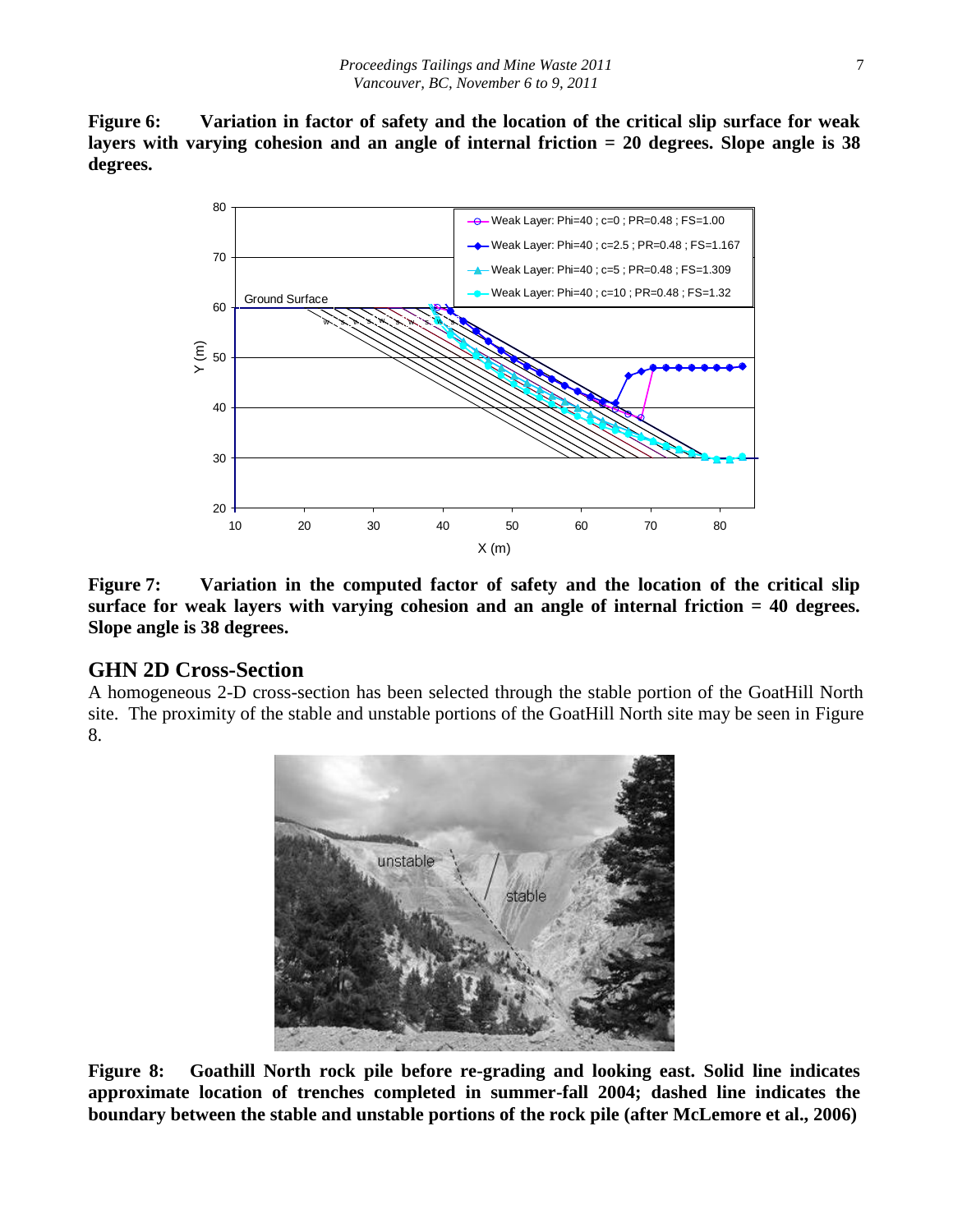The location of the cross-section was selected because of its proximity to the data obtained in the field trenching program. The cross-section went approximately through the middle of the field trenches as shown in Figure 6. The cross-section proceeds down to the toe of the GoatHill North site. The data collected in the field program will be applied to this cross-section.



**Figure 9: Location of the selected 2-D cross section on the GoatHill North site**

The 2-D cross-section was determined by personnel from New Mexico Tech by interpolating intersection points on topology maps. The upper surface was determined using a 2003 topology map extracted from an AutoCAD file provided by Molycorp. The lower surface was interpreted from a 1962 AutoCAD topology file. It is assumed that the 1962 file represents the topology of the site prior to any dumping of waste rock.

For the homogeneous slope it is assumed that the bottom surface represents the interface with the impermeable bedrock material. It is also assumed for the homogeneous model that the slip surface cannot be lower than the bottom surface. The dimensions of the selected 2-D cross-section can be seen in Figure 10. The slope angle of the surface of the waste rock at the site is approximately 38°.



**Figure 10: Cross-section extracted from the GoatHill North site representing pre-destruction condition.**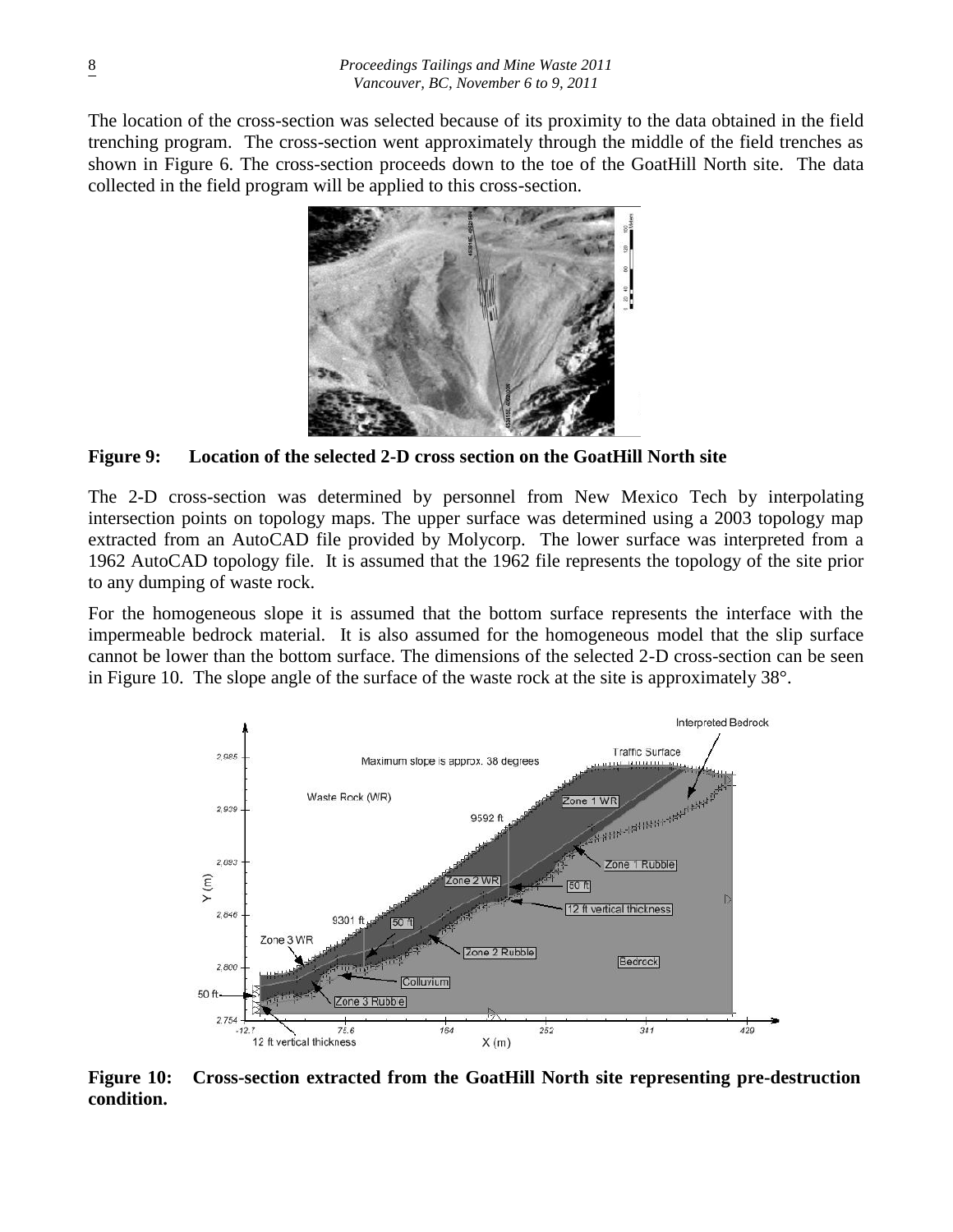#### **GHN Intermediate SVSlope Statistical Analysis**

A two layer numerical model was generated in order to study the effects of a potential weak layer through the rubble or colluvium zones. The traffic zone was also ignored. A statistical analysis was performed for the factor of safety based on data in Table 1.

The results of the slope stability analyses are shown in Figure 11 and summarized in Table 1 and the following observations can be made:

- The angle of internal friction of the rubble zone has by far the most significant influence followed closely by the angle of internal friction of the waste rock zone.
- The influence of pore-water pressures and cohesion could not be properly quantified as the variational distribution for this data was not available.

Given the measured distribution of phi angles of the colluvium zone by Norwest it appears statistically reasonable that a failure could be triggered by an assumed weakness in the lower zones.

**Table 1: Soil parameters for intermediate SVSlope analysis. Rubble zone friction angles are taken from the presented Norwest weak colluvium layer.**

|                 |                      |          | <b>Standard</b>  |                       |
|-----------------|----------------------|----------|------------------|-----------------------|
| <b>Zone</b>     | <b>Parameter</b>     | Mean     | <b>Deviation</b> | Source                |
| WR <sub>1</sub> | Phi                  | 40.03    | 2.69             | <b>Norwest</b>        |
| WR <sub>1</sub> | Cohesion             | 4.00     | 2.00             | Assumed               |
| WR <sub>1</sub> | PWP (kPa)            | $-2.05$  | 2.76             | INMT tensiometer data |
| WR <sub>1</sub> | Unit Weight (kN/m^3) | 17.68    | 1.74             | <b>NMT</b> data       |
| Rubble          | Phi                  | 23.00    | 3.93             | <b>Norwest</b>        |
| <b>Rubble</b>   | Cohesion             | 4.00     | 2.00             | Assumed               |
| <b>Rubble</b>   | PWP (kPa)            | $-10.00$ | 5.00             | Assumed               |
| Rubble          | Unit Weight (kN/m^3) | 16.66    | 0.43             | <b>NMT</b> data       |



**Figure 11: Cross-section extracted from the GoatHill North site representing pre-destruction**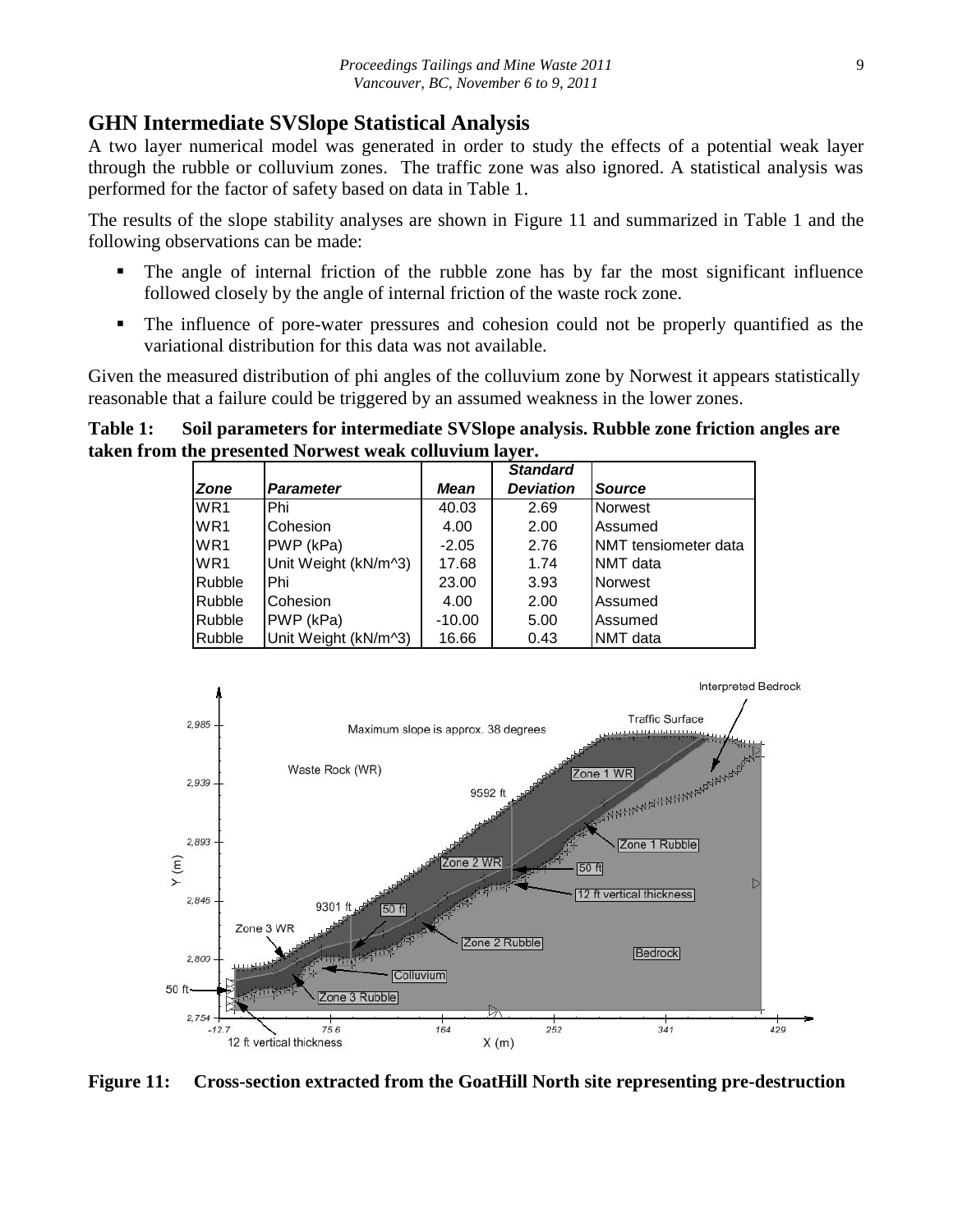

**Figure 12: Tornado diagram for the factor of safety for the slope with two different layers for waste rock (90th percentile value)**

# **Conclusions**

The following conclusions can be made based on the analyses performed in the weathering study. The conclusions will be presented categorized according to the material removed.

## **Generic Slope**

The conclusions drawn from the analysis of a generic slope are presented under the shallow and intermediate sections.

#### **Intermediate**

- Cohesion is needed to cause a slip surface to go deep in a homogeneous slope.
- From this analysis it can be estimated that  $\phi = 30^{\circ}$  and a cohesion of approximately less than 4 kPa would be required to produce failure in a homogeneous slope.
- The location of the assumed slip surface influences the resulting factor of safety in a significant way.
- For a homogeneous slope with a cohesion of 10 kPa and an angle of internal friction of 34 degrees, it is impossible to find a slip surface with a factor of safety below 1.0.
- The depth of the slip surface and the resulting factor of safety are influenced by Poisson's Ratio. A Poisson's Ratio of 0.48 is most consistent with a traditional limit equilibrium analysis.
- In a weak/strong layered analysis varying the Poisson's Ratio between 0.42 and 0.48 requires an angle of internal friction between 20 to  $30^{\circ}$  in the weak layer in order to achieve failure conditions.
- In a weak/strong layered analysis varying the angle of internal friction of the weak layer will not affect slip surface location. Varying the cohesion of the weak layer will affect the slip surface location and cause the slip surface to "skip" between adjacent weak layers.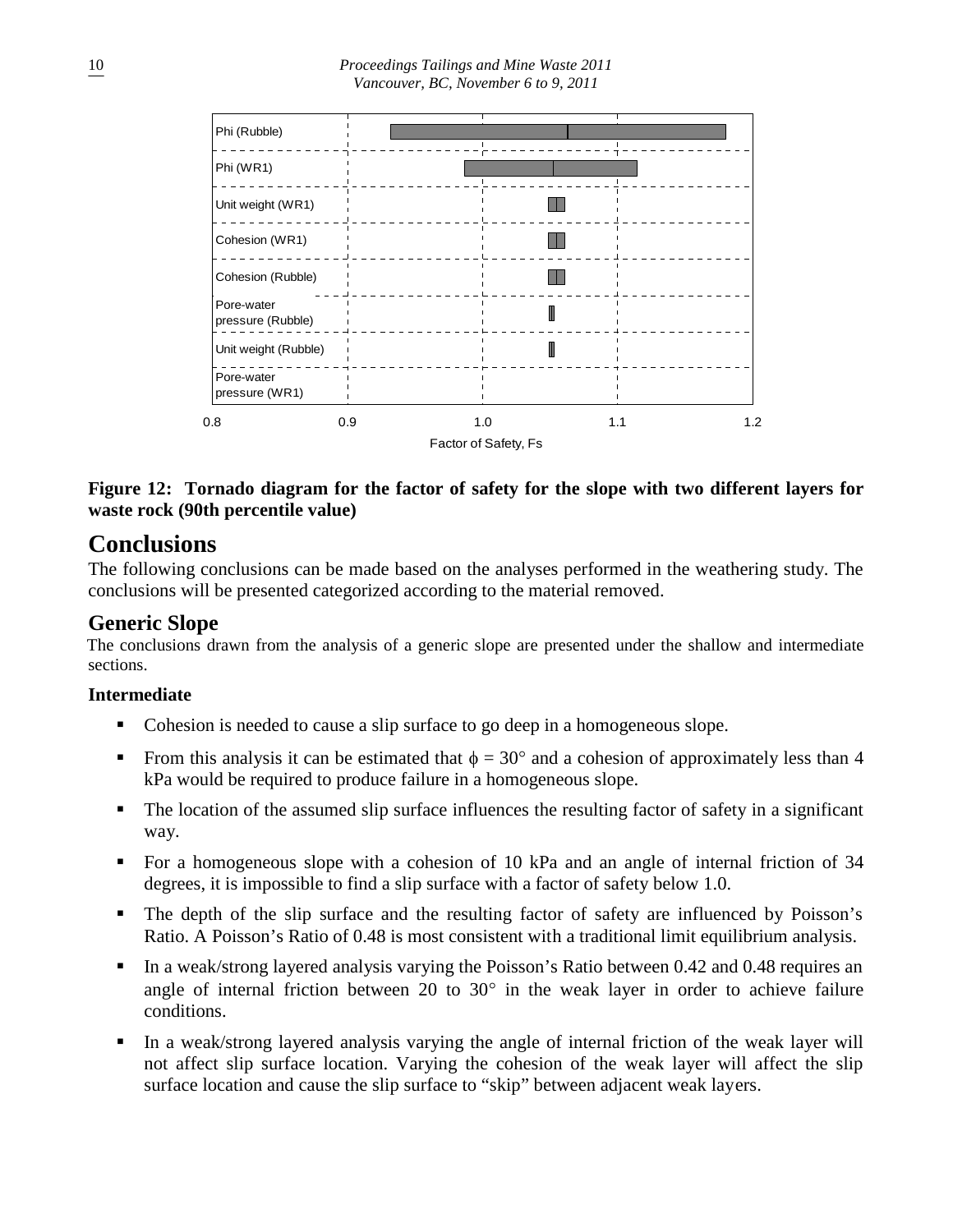# **Goat Hill North**

The following conclusions may be derived from the analysis of the Goat Hill North geometry scenarios.

#### **Shallow**

- In a limit equilibrium analysis of a homogeneous slope the factor of safety will drop below 1.0 with a  $\phi = 36^{\circ}$  and a cohesion less than 1 kPa. Addition of 5 kPa of cohesion will result in a lowering of  $\phi = 33^{\circ}$  required to achieve stability.
- Based on the statistical analysis of a shallow failure mode the following conclusions can be drawn:
	- o The angle of internal friction has the most significant influence on the factor of safety.
	- o The influence of unit weight on the computed factor of safety appears negligible.
	- o The influence of cohesion on the factor of safety is of importance and needs to be further studied.
	- o Realistic variance of suctions due to climatic events needs to be determined.
	- o Given the present field-measured soil property statistical distributions it appears unlikely that shallow failure conditions can be achieved if the material is assumed to be homogeneous.

#### **Intermediate**

- Based on the current analysis it has been shown that a weak layer with an angle of internal friction less than 30° and a cohesion of zero may cause failure conditions.
- The statistical analysis provides further insight into the potential behaviour of the system as noted by the following conclusions:
	- o The angle of internal friction of the rubble zone has by far the most significant influence followed closely by the angle of internal friction of the waste rock zone.
	- o The influence of pore-water pressures and cohesion could not be properly quantified as the variational distribution for this data was not available.
	- o Given the measured distribution of phi angles of the rubble zone by Norwest it appears statistically reasonable that a failure could be triggered by weakness in the rubble zone.

# **References**

Duncan, J. M.,Wright, S. G., 2005, *Soil Strength and Slope Stability*, New York : John Wiley & Sons, Inc.

Fredlund, D.G., Rahardjo, H., 1993, *Soil Mechanics for Unsaturated Soils*, New York : John Wiley & Sons, Inc.

- Gutierrez, L., 2006, *The Influence Of Mineralogy, Chemistry And Physical Engineering Parameters On Shear Strength Parameters Of The Goathill Rock Pile Material, Questa Molybdenum Mine*, Thesis M.Sc., New Mexico Institute of Mining and Technology, Department of Mineral Engineering, Socorro, NM
- Norwest Corporation, 2004, *Goathill North Slide Investigation, Evaluation and Mitigation Report*, Volume 1 Main Report, Submitted to Molycorp, January
- Norwest Corporation, 2005, *Questa Roadside Rockpiles: 2005 Operational Geotechnical Stability Evaluation*, Final Report, Submitted to Molycorp, December 23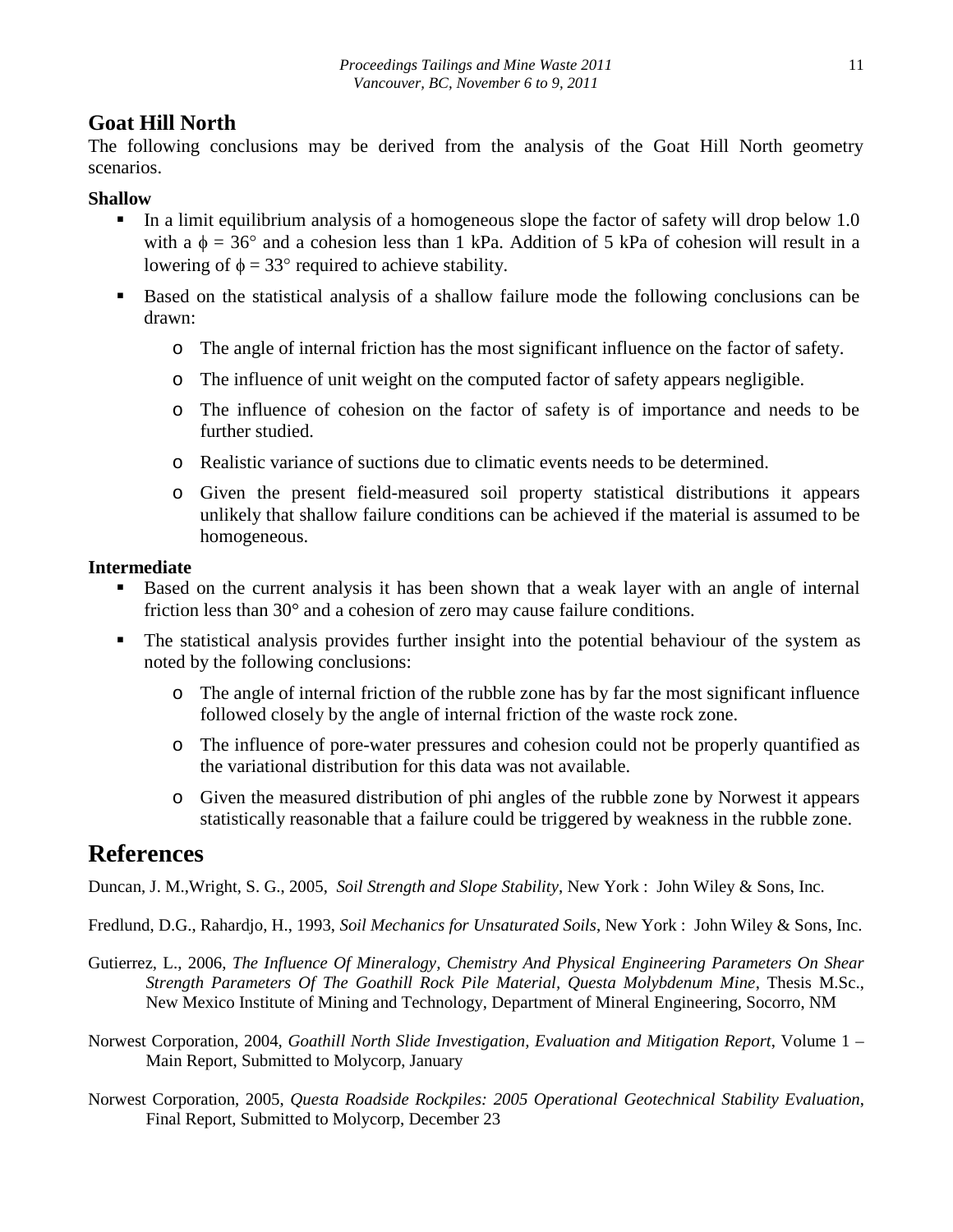- SoilVision Systems Ltd, 2004. *SVSlope User's Manual – finite element slope stability analysis*, Version 1 (software package). Saskatoon, Saskatchewan, Canada: SoilVision Systems Ltd.
- SoilVision Systems Ltd, 2001. *SVFlux User's manual – finite element seepage analysis*, Version 5 (software package). Saskatoon, Saskatchewan, Canada: SoilVision Systems Ltd.
- SoilVision Systems Ltd, 2003. *SVSolid User's manual – finite element stress/deformation analysis*, Version 4 (software package). Saskatoon, Saskatchewan, Canada: SoilVision Systems Ltd.
- Soilvision Systems Ltd, 2011. *SVSlope User's manual – limit equilibrium slope stability analysis*, SoilVision Systems Ltd. Saskatoon, Saskatchewan, Canada